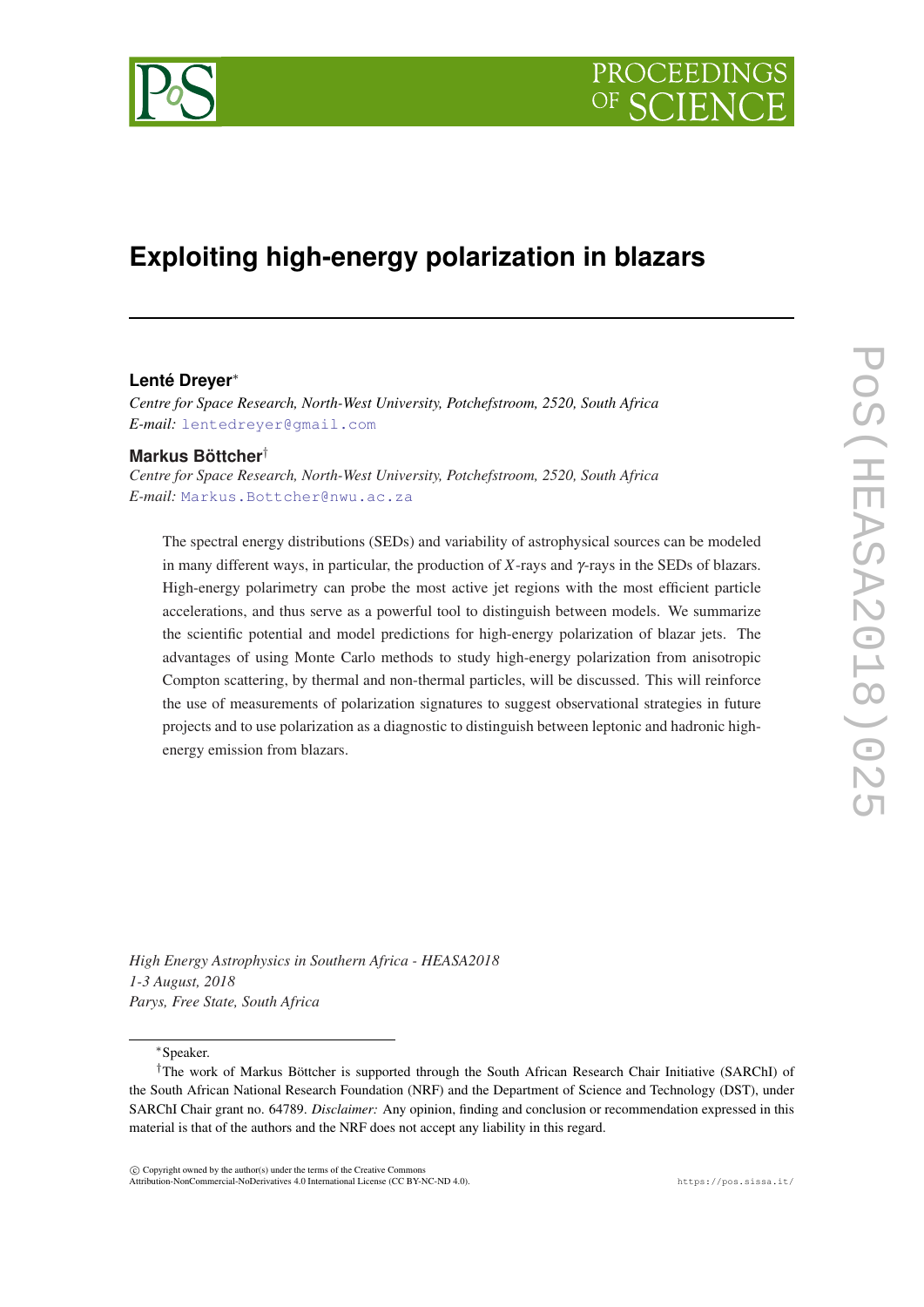## 1. Introduction

Active Galactic Nuclei (AGNs) are some of the most luminous objects in the universe, often observed to host relativistic jets where the bulk energy is converted to kinetic energy of electrons, multi-wavelength radiation and, possibly, particle emission from ions and neutrinos. Therefore, these particles, and the radiation across the electromagnetic spectrum, are the *messengers* of the mysterious astrophysical conditions in the core of the active galaxies and their jets. Blazars are some of the most extreme classes of AGNs - consisting of BL Lac objects and Flat Spectrum Radio Quasars (FSRQs) - where the observer's line of sight is closely aligned with the jet's axis. They are known to emit non-thermal dominated radiation across the entire electromagnetic spectrum, are variable at all timescales, and are characterized by high and variable polarization [[1](#page-7-0)].

Various properties of the radiation from blazars have been studied with multi-wavelength observations and spectral fitting, without regarding the magnetic field evolution. Measurements of synchrotron polarization and optical emission from relativistic jet sources have been a standard way of assessing the degree of order and direction of the magnetic fields. Optical polarization, however, can often originate in regions that do not emit strong high-energy radiation and, therefore, provides no clear view of the polarization signatures in the most active acceleration regions. High-energy polarization can thus be used as a powerful tool to probe the jet physics in the most active acceleration regions with the most energetic particles [[2\]\[3\]](#page-7-0).

Polarization in high-energy emission has remained largely unexplored, and no high-energy polarimetric data exists for blazars. This is partly due to the difficulties in the detection of the polarization in *X*-ray and  $\gamma$ -ray emission [[4](#page-7-0)]. However, the X-ray and soft  $\gamma$ -ray polarimeters which are at various stages of planning, design, and operation (e.g. XIPE [[5](#page-7-0)], X-Calibur [\[6\]](#page-7-0), e-ASTROGRAM [[7](#page-7-0)], IXPE [\[8\]](#page-7-0), and AMEGO [\[9\]](#page-7-0)) have justified renewed interest in high-energy polarization. Highenergy polarimetry will give a better multi-wavelength coverage, and enable us to obtain light curves and polarization signatures from radio, all the way to  $\gamma$  rays [[3](#page-7-0)][[4\]](#page-7-0).

The origin of the high-energy component in spectral energy distributions (SEDs) of blazars is still under investigation with both leptonic (emission is produced by Compton scattering of synchrotron/external photons) and hadronic (emission is dominated by proton-produced synchrotron and hadronic cascades) models being considered. These models can be diagnosed with high-energy polarization, since hadronic models predict systematically higher degrees of X-ray and γ-ray polarization than leptonic ones [[10\]](#page-7-0). Moreover, since the polarization signatures of radiation produced by synchrotron radiation are well understood, the transition from low-energy to high-energy polarization can be an important indication of the degree of order of the magnetic field in the high-energy emission region [\[11](#page-7-0)]. A summary on how high-energy polarization can be exploited in order to understand the key processes in blazar jet physics will be given in section [2](#page-2-0).

The general formalism for calculating high-energy polarization has been well established. Linear polarization arises from synchrotron radiation of relativistic charged particles in ordered magnetic fields, while Compton scattering of relativistic electrons will reduce the degree of polarization to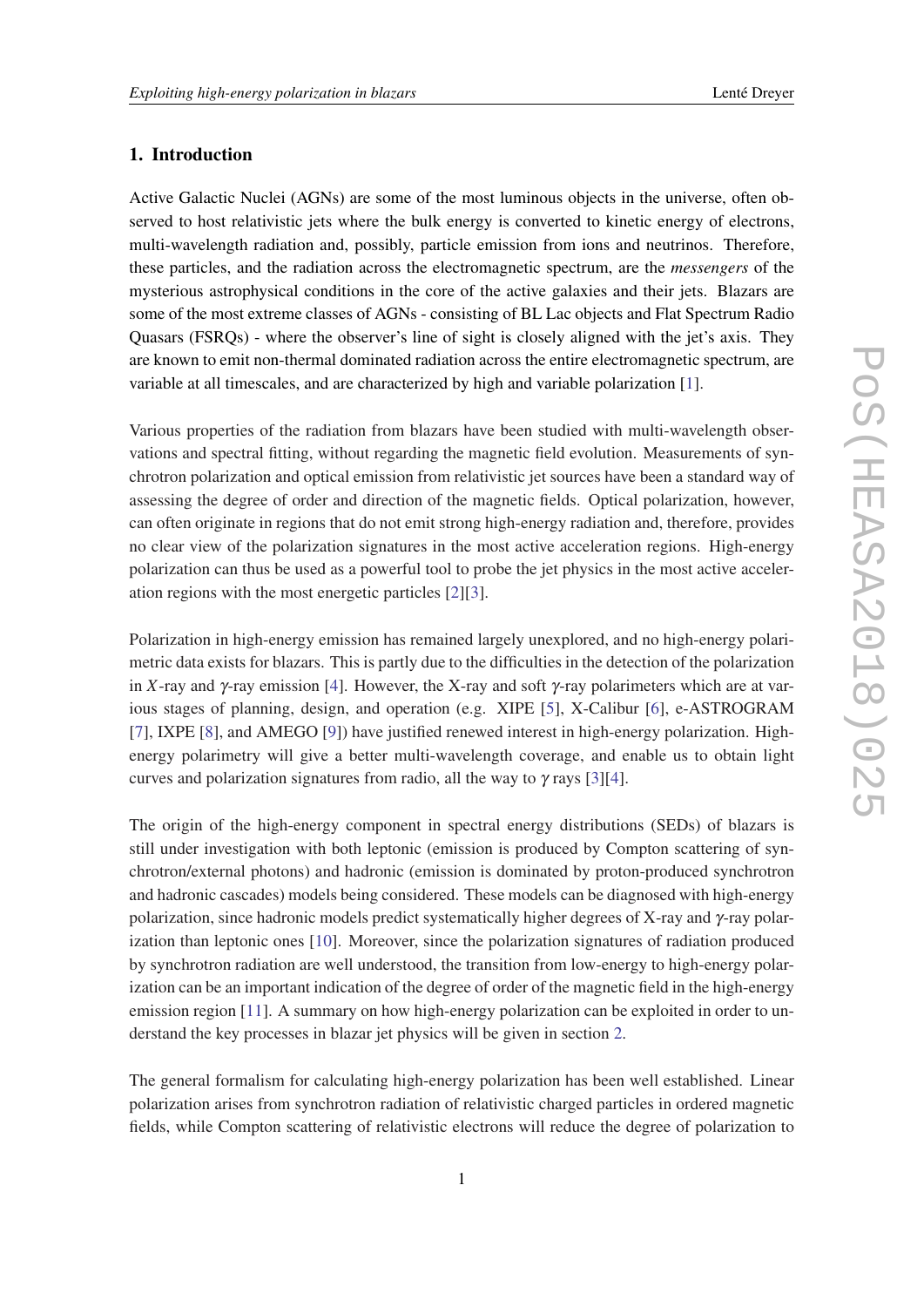<span id="page-2-0"></span>about half of the target photon's polarization. The Compton (Klein-Nishina) cross section is generally polarization-dependent. Polarized photons scatter preferentially in a direction perpendicular to their electric field vector. Thus, when non-relativistic electrons scatter of an anisotropic radiation field, polarization can be induced even when the target photon field is unpolarized. Compton scattering by relativistic electrons induces no polarization since the target photon field is approximately axisymmetric around the electron momentum (in the electron rest frame), making any anisotropy of the target photon field irrelevant [\[1\]](#page-7-0) [[12\]](#page-7-0).

In a model where thermal electrons, and a power-law tail of non-thermal electrons scatter an external radiation field, high-energy radiation results from scattering by relativistic electrons, and the radiation is predicted to be unpolarized. On the other hand, the low-energy radiation that results from scattering by thermal electrons, could be highly polarized. Monte Carlo methods are very flexible in the treatment of Compton scattering of arbitrary photon fields by arbitrary particle distributions and are therefore very useful for the investigation of Compton polarization, in order to investigate the transition from low-energy to high-energy polarization from anisotropic Compton scattering. The advantages of using Monte Carlo methods, as well as the treatment of polarized radiation in Monte Carlo codes, will be discussed in section [3](#page-5-0).

### 2. Scientific potential and model predictions

In this section we aim to give a straightforward view of how high-energy polarization can address open questions surrounding blazar jets, rather than a detailed discussion of each model (a full review can be found in Böttcher [\[3\]](#page-7-0)). We give a simple explanation of the problems yet to be fully understood, with single examples to illustrate how the polarization signatures change, depending on the model considered. In particular, we focus on the radiation mechanisms (leptonic or hadronic high-energy emission) in section 2.1, while in section [2.2](#page-3-0) the mode of particle accelerations (shocks or magnetic reconnection) and the location of the most efficient energy dissipation site are discussed.

### 2.1 Radiation mechanisms

The SEDs of blazars exhibit two broadband peaks. The first (low-energy) peak is attributed to synchrotron emission from leptons, which gives a good explanation for the spectrum in terms of both the spectral shape and the polarization signatures. Observations of FSRQs and low-energy peaked BL Lac objects at low energies (radio to optical), confirm that the low-energy peak is polarized as expected for synchrotron radiation. The high-energy peaked BL Lac objects, however, have their first peak in the *X*-ray regime. *X*-ray polarimetry can therefore be used to confirm the synchrotron nature of this peak [[10](#page-7-0)] [\[13](#page-7-0)] [\[14](#page-7-0)].

The origin of the second (high-energy) peak is less clear with the leptonic and hadronic models both consistent with the spectral shape of the SEDs [[15\]](#page-7-0). Zhang and Böttcher [[10\]](#page-7-0) evaluated the expected high-energy polarization signatures in both models, demonstrating that the leptonic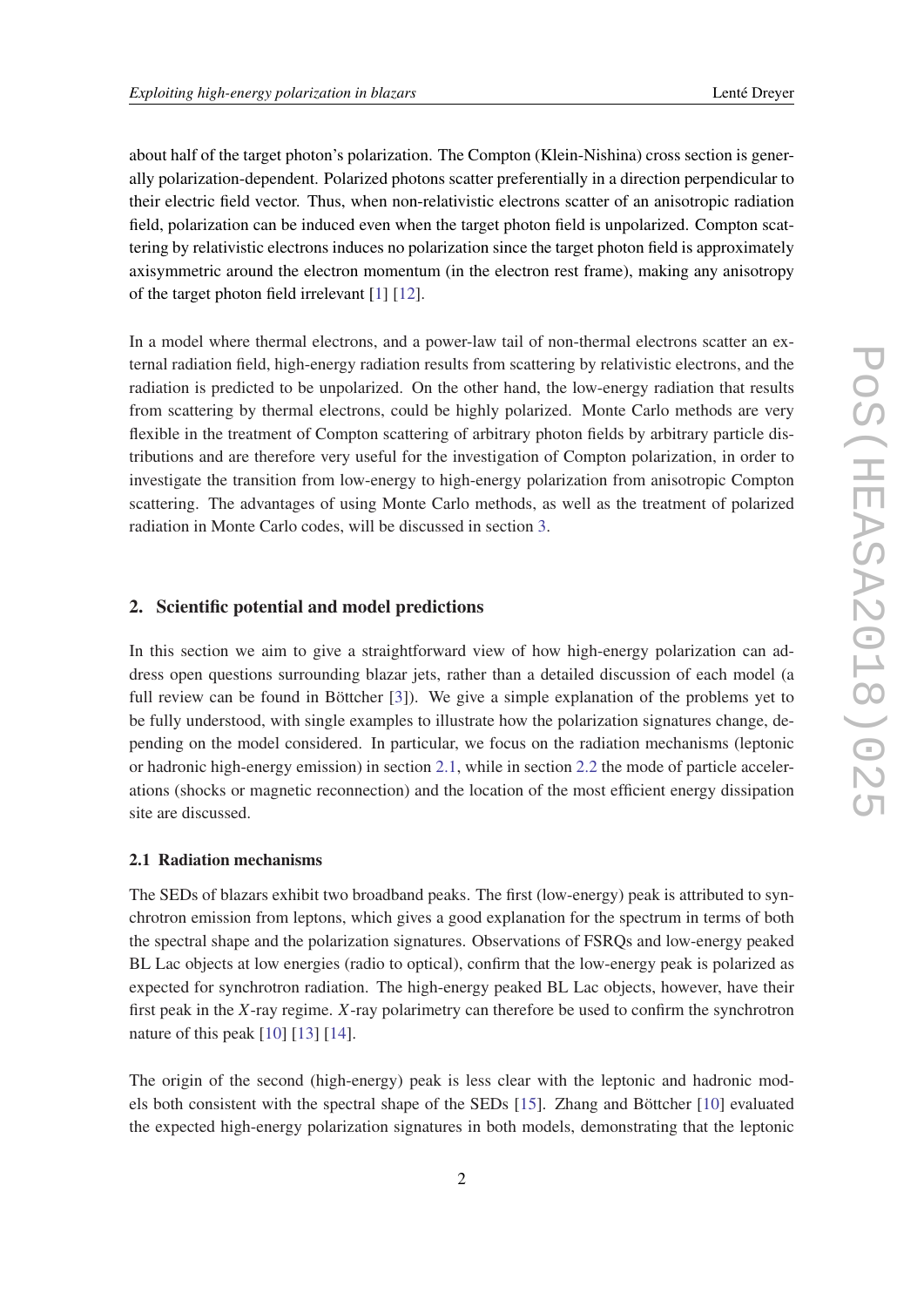<span id="page-3-0"></span>model predicts X-ray and  $\gamma$ -ray polarization degrees of  $\Pi \leq 40\%$ , while the hadronic model predicts higher polarization degrees of  $\Pi \le 75\%$  (see figure 1).

These predictions were made with the assumption of an ordered magnetic field, thus representing only upper limits on the actual expected polarization signatures from regions with partially ordered magnetic fields. The observed degree of polarization, in regions that can confidently be described by synchrotron emission, can thus be used to quantify the order of the magnetic field. The transition from low-energy to high-energy polarization can thus be used to distinguish leptonic from hadronic high-energy emission from blazars.



Figure 1: UV through γ-ray SED (lower panel) and the maximum degree of polarization (upper panel) for the FSRQ 3C279. The leptonic model fits are shown in blue and the hadronic model in yellow (from Zhang and Böttcher [\[10](#page-7-0)]).

#### 2.2 Particle acceleration

Blazars show multi-wavelength variations which indicate strong particle acceleration. The highenergy emission in blazars likely originates in the most active acceleration regions [[1](#page-7-0)]. Shocks and magnetic reconnection have been suggested as candidates for the particle acceleration mechanisms, both able to produce acceptable, power-law shaped, particle spectra. Shock models generally assume that the emission region has low magnetization, inferred from broadband SED modelling of blazars [[15\]](#page-7-0), with a significant amount of kinetic energy which can be converted into non-thermal particle energy through shock acceleration. A low magnetization is required for shocks being the dominant particle acceleration sites in blazars, since the presence of a dominant magnetic field suppresses efficient particle acceleration at strong shocks. Magnetic reconnection models accelerate the protons and electrons by converting the dominant magnetic field energy into particle kinetic energy in order to produce the non-thermal particle spectra observed [\[3\]\[2\]](#page-7-0).

Shock and magnetic reconnection scenarios have, nonetheless, different magnetic field configurations. Polarization properties of blazars indicate that the configuration of the magnetic field is not the same in newly injected material for different epochs. In shocks the magnetic field is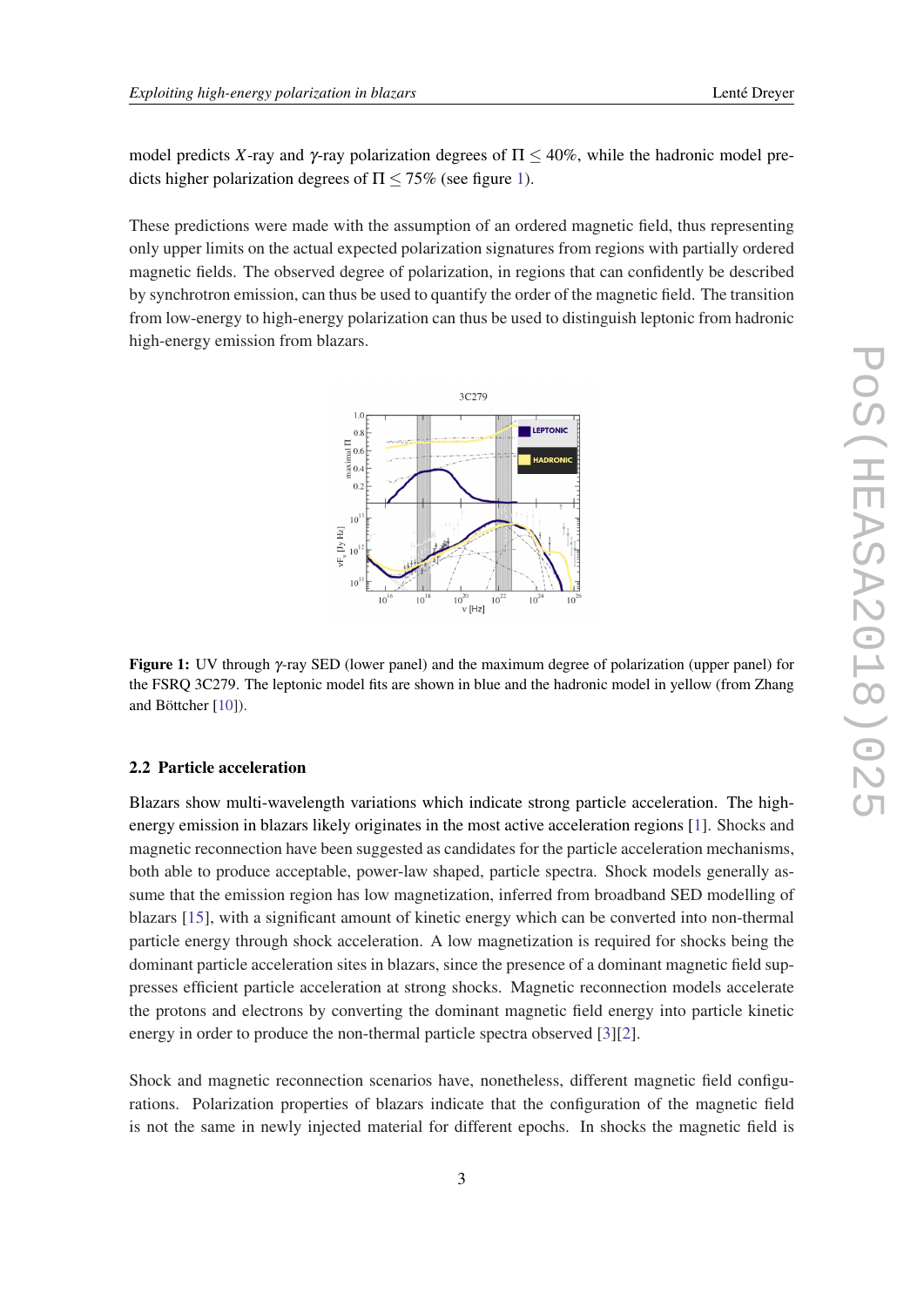compressed and its strength is, thus, increased, so that the flare may be accompanied by major polarization variations. In contrast to shocks, magnetic reconnection dissipates magnetic energy through the topological rearrangement of the magnetic field. The topological rearrangement of the magnetic field is, however, much faster than the global magnetic field diffusion time, and strong changes in the polarization are not expected during flares (see figure 2) [[16\]](#page-7-0)[[17\]](#page-7-0). The magnetic field evolution is also dependent on how strongly the jet is magnetized. It is, therefore, important to probe the characteristics of the energy in the jet, to determine whether the jet is dominated by kinetic or magnetic energy, and where most of the energy dissipates [\[3\]](#page-7-0)[[2](#page-7-0)].



Figure 2: Polarization angle (lower panel) and polarization degree (upper panel) of shock (blue) and magnetic reconnection (yellow) scenarios (from Zhang [\[2](#page-7-0)]).

Time dependent polarization signatures of a kinetic-dominated and a magnetic-dominated jet emission environment are shown in figure [3.](#page-5-0) In a kinetic-dominated shock, the shock compression at the shock front can be very strong compared to the magnetic force. This causes the magnetic field to become highly ordered, along with strong changes in the polarization signatures, as well as high polarization degrees during flares. The magnetic field, strongly perturbed by the shock, will change considerably in the emission region and will, therefore, take a long time to recover to its initial, partially ordered state. As a result, the polarization signatures will also remain very high after the shock perturbation. Contrarily, in a magnetic-dominated shock, the shock is relatively weak compared to the magnetic force, and the magnetic field is not expected to change significantly during shock perturbation. Consequently, the polarization signatures stay approximately constant during flares, with a clear restoration phase of the magnetic field and polarization signatures at the end of the flare [\[2\]](#page-7-0).

Optical polarization variations favor a magnetized jet since, according to optical polarization monitoring, the polarization degree is  $\Pi \sim 10\%$ , with variable polarization signatures returning relatively quickly to the quiescent state. However, optical polarization is inconclusive with regard to the polarization properties in the regions with the most energetic particles. High-energy polarization can probe the most active acceleration regions and, as such, will be very useful to constrain the jet magnetization, and where most of the energy dissipates [[3](#page-7-0)][[18\]](#page-8-0).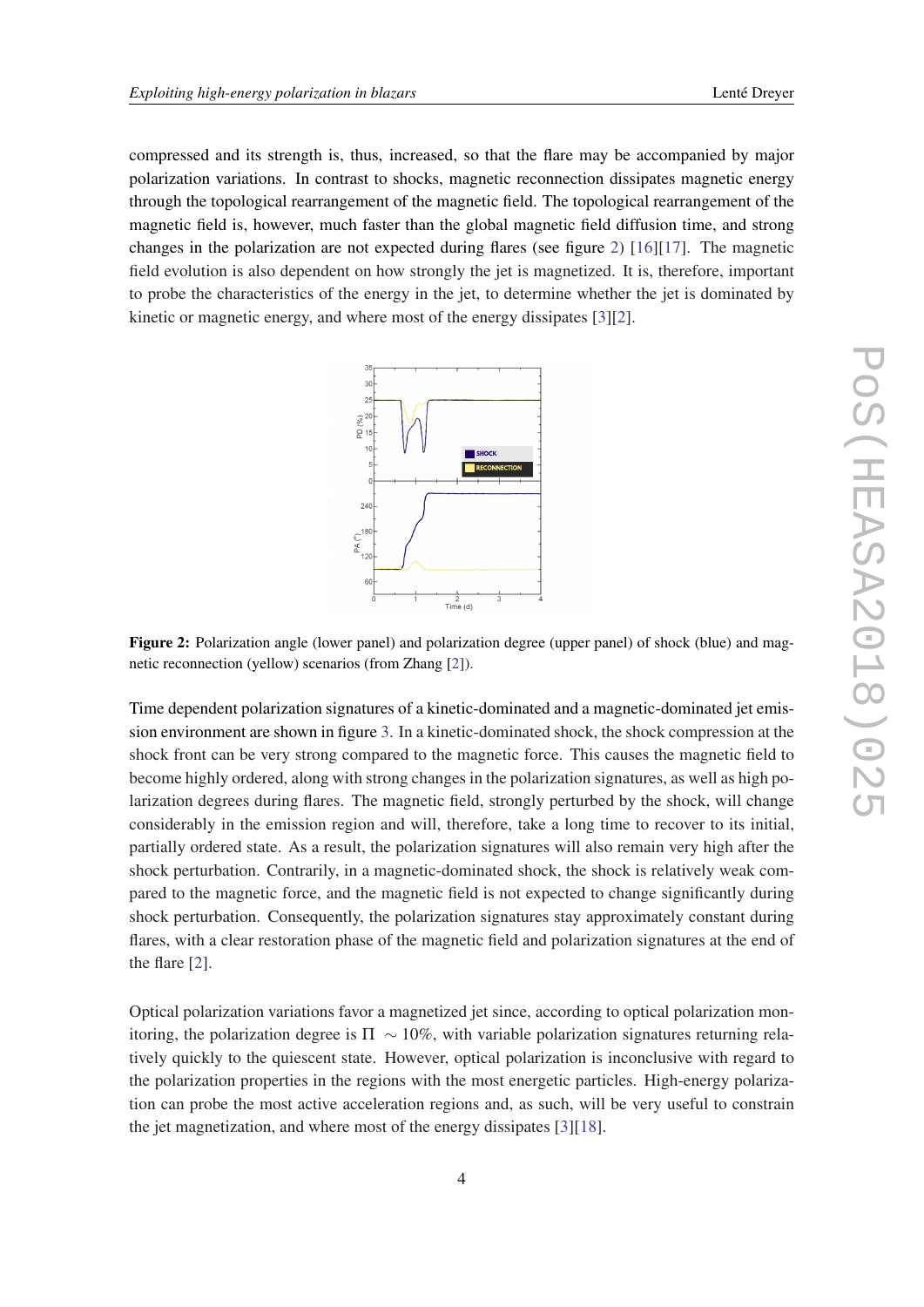<span id="page-5-0"></span>

Figure 3: Polarization angle (lower panel) and polarization degree (upper panel) of kinetic dominated (yellow) and magnetic dominated (blue) jet emission environment (from Zhang [[2\]](#page-7-0)).

#### 3. Treatment of Compton polarization with Monte Carlo methods

The Comptonization problem in astrophysics has been addressed in different ways. One method is to solve the nonlinear radiative transfer equations under certain approximations and assumptions, while using semi-analytical approaches for consecutive scattering orders. These methods have the advantages of being able to build a grid of solutions for a large range of free parameters in order to fit the data.

Another approach is the well known Monte Carlo method - a class of computational algorithms that rely on the randomness and repetitive nature of the process to produce numerical results invented by Ulam, von Neumann, and Metropolis [[19\]](#page-8-0). Monte Carlo simulations consist of tracking photons in a geometrical setup, while recording the photons' history as they are transported through the computational domaine. The advantage of Monte Carlo methods lies in their generality; complex problems can be solved without simplifications in regard to the characteristics of the Comptonizing medium and the particle distributions (see Andreo [\[20](#page-8-0)] for a review). The first Monte Carlo simulations [[21](#page-8-0)] were in good agreement with the semi-analytical approach, yet more rigorous, with significantly more computation time needed to achieve the required precision. However, the semi-analytic approach is less reliable for specific combinations of free parameters, and is a mono-dimensional description of the radiative process [[22\]](#page-8-0). The stochastic nature of Monte Carlo simulations allows for a geometrical description of the radiative process, free from the restrictions of solving the radiative transfer equations. Notable work on the Monte Carlo approach to Comptonization is given by Pozdnyakov *et al.* in [[23\]](#page-8-0), [[24](#page-8-0)], and Sunyaev and Titarchuk [\[25](#page-8-0)], as well as an extensive review by Pozdnyakov and Sobol [[26\]](#page-8-0). Polarization of the radiation is, however, generally not included in these works, with the exception of Sunyaev and Titarchuk [[25\]](#page-8-0), who gave calculations on the degree of polarization in the Thomson regime.

More recently, in the view of future *X*-ray polarimetry missions, work on Monte Carlo methods includes calculations of the polarization signatures. These methods generally use photon packets that include the entire broad-band spectrum, to save computational time of the calculations. For example, the photon packet approach adopted by Schittman and Krolik [[27\]](#page-8-0) can mostly be used in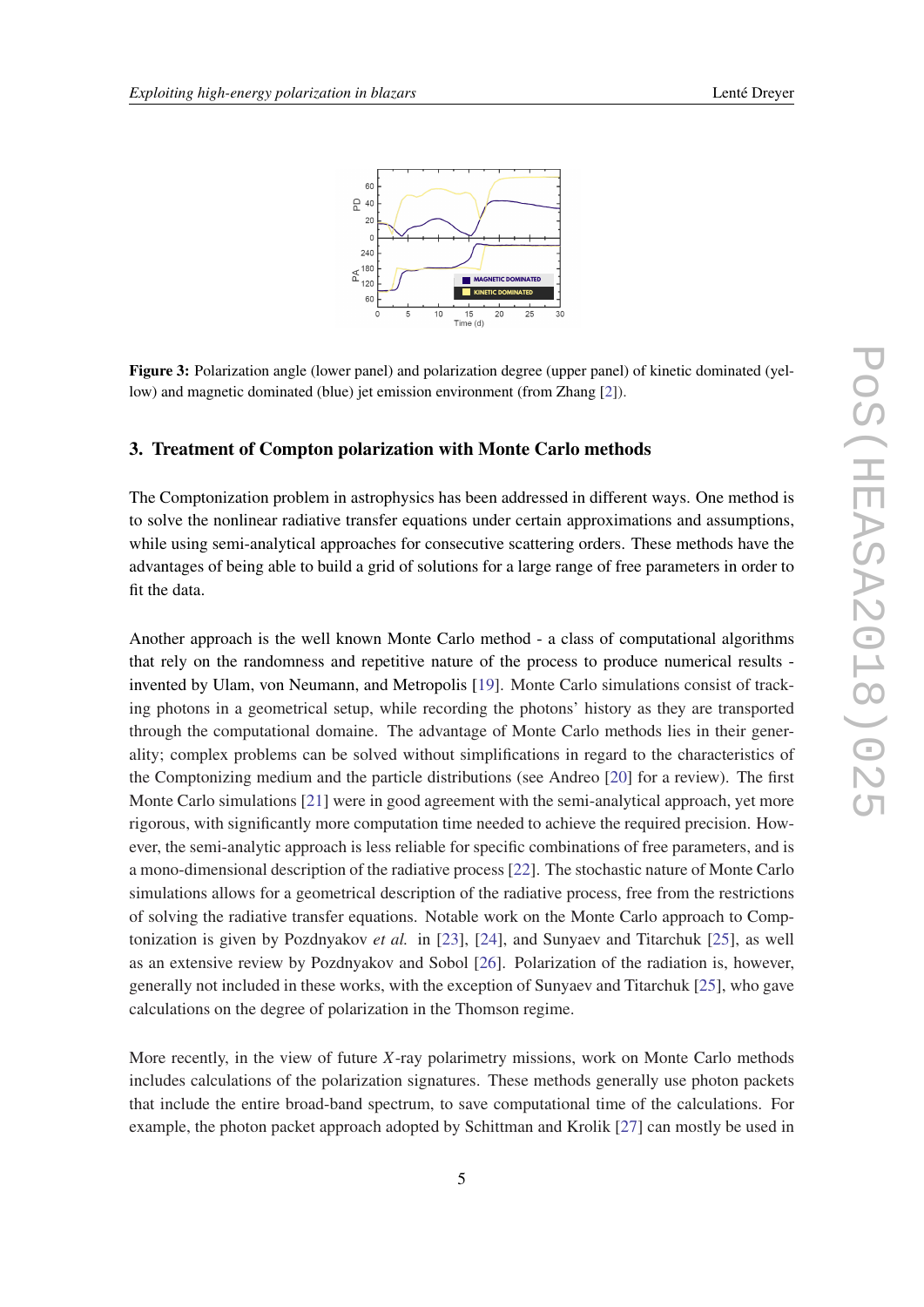the Thomson regime, and the energy exchange can be taken into account only by the boost from the emission frame to the reference frame of the electron, while the scattering is always elastic. Beheshtipour *et al* [\[28](#page-8-0)] expanded on the work of Krawczynski [\[29](#page-8-0)] and manage to include the proper Klein-Nishina treatment for Comptonization, as well as the contribution of non-thermal electrons in the emission region, while following the same photon packets approach as in Schittman and Krolik [\[27](#page-8-0)].

A new Monte Carlo code for Comptonization in Astrophysics (MoCA) was developed by Tamborra *et al* [[30\]](#page-8-0), using a single photon approach. The code is devoted to the spectrum and polarization signals in the *X*-ray band for accretion systems, in order to study the geometry of the corona, and better understand its origin. The single photon approach follows every photon individually from the source to the observer, instead of solving the radiative transfer equations. This enables the exploration of the whole space of free parameters that characterize the Comptonizing medium without any particular limitations. Following the treatment of Compton scattering of linearly polarized photons in Monte Carlo codes by Matt *et al.* [\[31](#page-8-0)], the contribution to the Stokes parameters is registered for every photon, which allows for the calculation of the photon's polarization degree and polarization angle. In this way, the polarization of the radiation can be obtained by the summation of the contributions of all the photons in a specified direction.

Monte Carlo methods can be used to simulate the anisotropic scattering by thermal electrons, with a power-law tail of non-thermal electrons, capitalizing on the method's inherent flexibility to study arbitrary distributions of soft target photons and electrons, both in terms of energy- and directional distributions, as well as the single photon approach's capability to delineate an emission region without specific limitations. Monte Carlo methods are, therefore, particularly favorable when considering the transition from low-energy to high-energy polarization in the SEDs of blazars.

## 4. Conclusion

The SEDs and variability of blazars can be modeled in many different ways, in particular concerning the production of *X*-rays and  $\gamma$ -rays, as well as the particle acceleration mechanisms. Polarization can be used as a powerful tool to distinguish between models, since the degree, orientation, and time variation of the polarization can provide more information for analysis. There is a renewed interest in high-energy polarization, since the predictions of high-energy polarization may be testable in the future with the anticipated *X*-ray and soft γ-ray polarimeters.

Monte Carlo simulations of Compton polarization form an adaptable approach to probe the transition between scattering of thermal and non-thermal electrons, and provide a way to make predictions of polarization signatures for various models. This reinforces the use of measurements of polarization signatures to suggest observational strategies in future projects - combining optical-, *X*-ray-, and γ-ray polarimetry signatures to determine the magnetic field's degree of order - and to use polarization as a diagnostic to distinguish between leptonic and hadronic high-energy emission from blazars.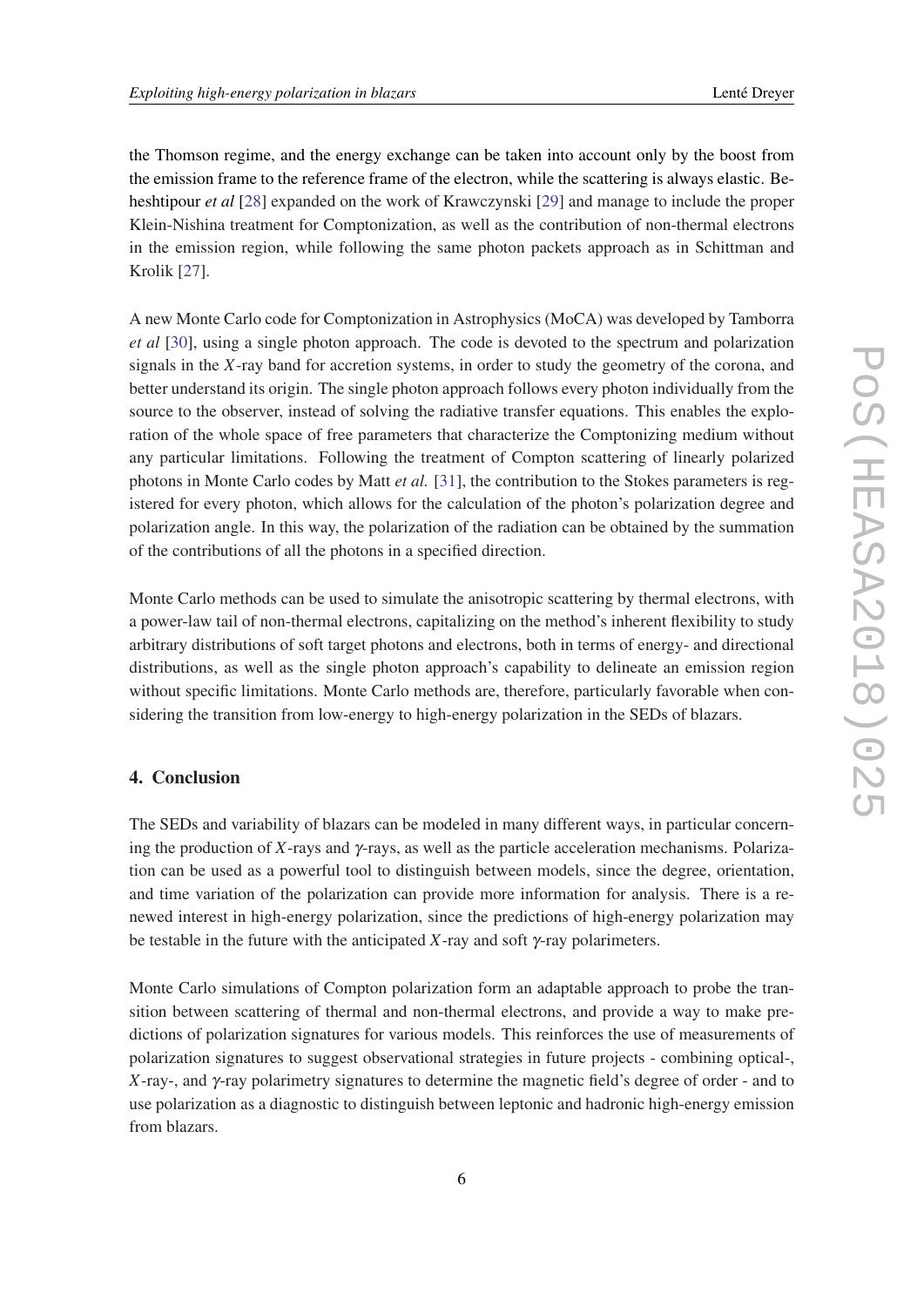#### <span id="page-7-0"></span>References

- [1] M. Böttcher, D. E. Harris & H. Krawczynski, *Relativistic Jets from Active Galactic Nuclei*, John Wiley and Sons, New Jersey 2012.
- [2] H. Zhang, *High-Energy Polarization: Scientific Potential and Model Predictions*, *Galaxies* 5(3) (2017) 32.
- [3] M. Böttcher, *Progress in Multiwavelength and Multi-Messenger Observations of Blazars and Theoretical Challenges*, *Galaxies* in press
- [4] N. Chakraborty, V. Pavlidou & B.D. Fields, *High energy polarization of blazars: detection prospects*, *APJ* 798(1) (2014) 14.
- [5] P. Soffitta, X. Barcons, R. Bellazzini, J. Braga, E. Costa, G.W. Fraser, S. Gburek, J. Huovelin, G. Matt, M. Pearce & J. Poutanen, *XIPE: the X-ray imaging polarimetry explorer*, *Experimental Astronomy* 36(3) (2013) 523-567.
- [6] R. B. Amini, *Modern Assessment of the High-Energy Background Environment at Small Atmospheric Depths Using the X-Calibur X-Ray Polarimeter and Its Implications*, Washington University in St. Louis, (Thesis - PhD) 2016.
- [7] V. Tatischeff, M. Tavani, P. Von Ballmoos, L. Hanlon, U. Oberlack, A. Aboudan, A. Argan, D. Bernard, A. Brogna, A. Bulgarelli & A. Bykov, *The e-ASTROGAM gamma-ray space mission*, in proceedings of *Space Telescopes and Instrumentation 2016: Ultraviolet to Gamma Ray 9905: 99052N*, (2016).
- [8] M.C. Weisskopf, B. Ramsey, S.L. O'Dell, A. Tennant, R. Elsner, P. Soffita, R. Bellazzini, E. Costa, J. Kolodziejczak, V. Kaspi & F. Mulieri, *The imaging x-ray polarimetry explorer (IXPE)*, *Results in Physics* 06 (2016) 1179-1180.
- [9] A. Moiseev, *All-Sky Medium Energy Gamma-ray Observatory (AMEGO)*, in proceedings of *ICRC2017*, [PoS\(ICRC2017\)798](https://pos.sissa.it/cgi-bin/reader/contribution.cgi?id=PoS(ICRC2017)798) (2017).
- [10] H. Zhang & M. Böttcher, *X-ray and gamma-ray polarization in leptonic and hadronic jet models of blazars*, *ApJ* 774(1) (2013) 18.
- [11] H. Zhang, X. Chen & M. Böttcher, *Synchrotron polarization in blazars*, *ApJ* 789(1) (2014) 66.
- [12] A. Celotti & G. Matt, *Polarization properties of synchrotron self-compton emission*, *MNRAS* 268(2) (1994) 451-458.
- [13] E.M. Rossi, D. Lazzati, J.D. Salmonson & G. Ghisellini, *The polarization of afterglow emission reveals ÎşâĂRray bursts jet structure, MNRAS* 354(1) (2004) 86-100.
- [14] V. Pavlidou, E. Angelakis, I. Myserlis, D. Blinov, O.G. King, I. Papadakis, K. Tassis, T. Hovatta, B. Pazderska, E. Paleologou & M. Balokovic,´ *The RoboPol optical polarization survey of gamma-ray-loud blazars*, *MNRAS* 442(2) (2013) 1693-1705.
- [15] M. Böttcher, A. Reimer, K. Sweeney & A. Prakash, *Leptonic and hadronic modeling of Fermi-detected blazars*, *ApJ* 768(1) (2013) 54.
- [16] L. Sironi, M. Petropoulou, & D. Giannios, *Relativistic jets shine through shocks or magnetic reconnection?*, *MNRAS* 450(1) (2015) 183-191.
- [17] E. G. Zweibel, & M. Yamada, *Perspectives on magnetic reconnection*, *Proc. Math. Phys. Eng. Sci.* 472(2196) (2016) 20160479.